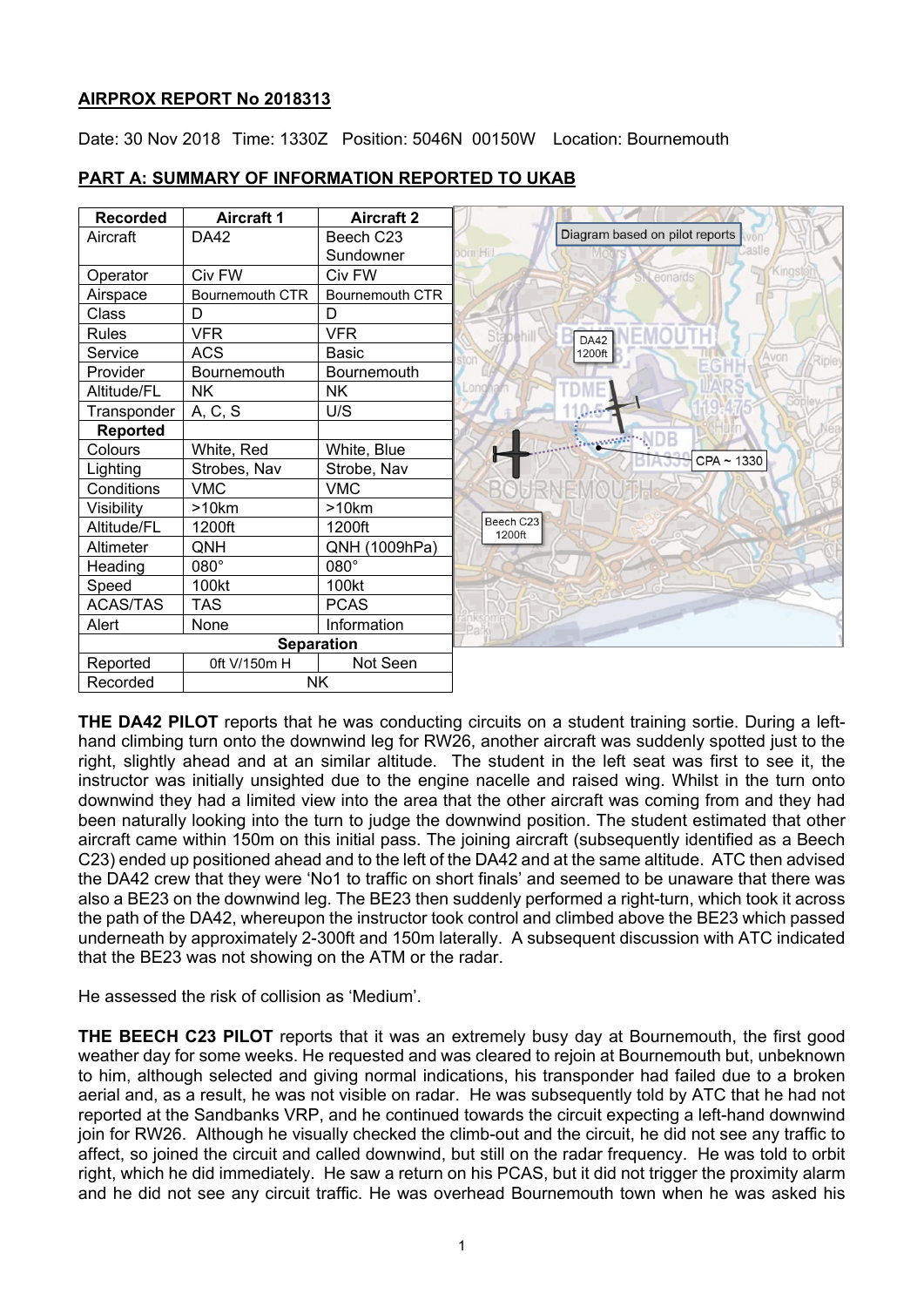position by ATC, which confused him because he expected that he was visible on radar and that they would know where he was. It transpired that the radar controller had handed over to another controller and the Tower controller could not see his aircraft on the radar (ATM). He was told to switch to the Tower frequency and there was another request to state his location. He was initially told by ATC that neither the Duty Controller, nor the other pilot considered it to be an Airprox. He noted that until that day he had no concept that he might not be visible on the radar and had learnt from that and his other procedural errors. With hindsight, he thought that he was tired from a long working week and, having not flown for 11 weeks and being a low-hour PPL relatively new on type, he had become task focused on making a safe landing.

He assessed the risk of collision as 'Low'.

**THE BOURNEMOUTH TOWER CONTROLLER** reports that they were operating during a period of busy traffic intensity. A DA42 was operating in the visual circuit with multiple inbounds and outbounds and taxyways Delta and Tango were blocked. The Radar controller advised that an aircraft was VFR, inbound from the north, (not the Airprox aircraft) and with this in mind the DA42 was given a left-hand circuit to deconflict with the inbound. The inbound from the north was seen on the ATM and the DA42 was also painting to the south, but no other contacts were showing. As the DA42 pilot turned downwind he advised that there was an aircraft in the circuit which was not known to the Tower Controller. Nothing was seen on the ATM, but when the controller looked to the south they could see two aircraft. At the same time the Radar controller reported that a BE23 pilot had reported 3nm south of the airfield but that he couldn't see it on the radar. It was established that the BE23 pilot had joined downwind lefthand as instructed by the previous Radar controller, but that no information had been passed to the Tower controller. The DA42 pilot was visual with the BE23 and positioned behind.

**THE BOURNEMOUTH RADAR CONTROLLER** reports that he had just taken over the position and he had been informed that the BE23 was VFR to join the visual circuit. Unbeknown to the controller, the BE23's transponder had failed and they could not see him on the radar. The pilot did not report at Sandbanks VRP and therefore the opportunity was missed to check his position and warn the ADI controller about him joining the circuit. By the time the BE23 was left downwind in the visual circuit, it had already come close to the DA42, at which point the BE23 pilot was told to orbit and transfer to the Tower frequency. He noted that they had since observed the aircraft on several local flights and the transponder appeared to be functioning correctly.

### **Factual Background**

The weather at Bournemouth was recorded as follows:

METAR EGHH 301320Z 26013KT 9999 FEW032 11/05 Q1009=

### **Analysis and Investigation**

### **UKAB Secretariat**

The DA42 and BE23 pilots shared an equal responsibility for collision avoidance and not to operate in such proximity to other aircraft as to create a collision hazard. An aircraft operated on or in the vicinity of an aerodrome shall conform with or avoid the pattern of traffic formed by other aircraft in operation<sup>1</sup>.

### **Summary**

 $\overline{a}$ 

An Airprox was reported when a DA42 and a BE23 flew into proximity in the Bournemouth visual circuit at 1330hrs on Friday 30th November 2018. Both pilots were operating under VFR in VMC, the DA42 pilot in receipt of an ACS from the Bournemouth Tower Controller and the BE23 pilot in receipt of a Basic Service from Bournemouth Radar.

<span id="page-1-0"></span><sup>1</sup> SERA.3225 Operation on and in the Vicinity of an Aerodrome. MAA RA 2307 paragraph 15.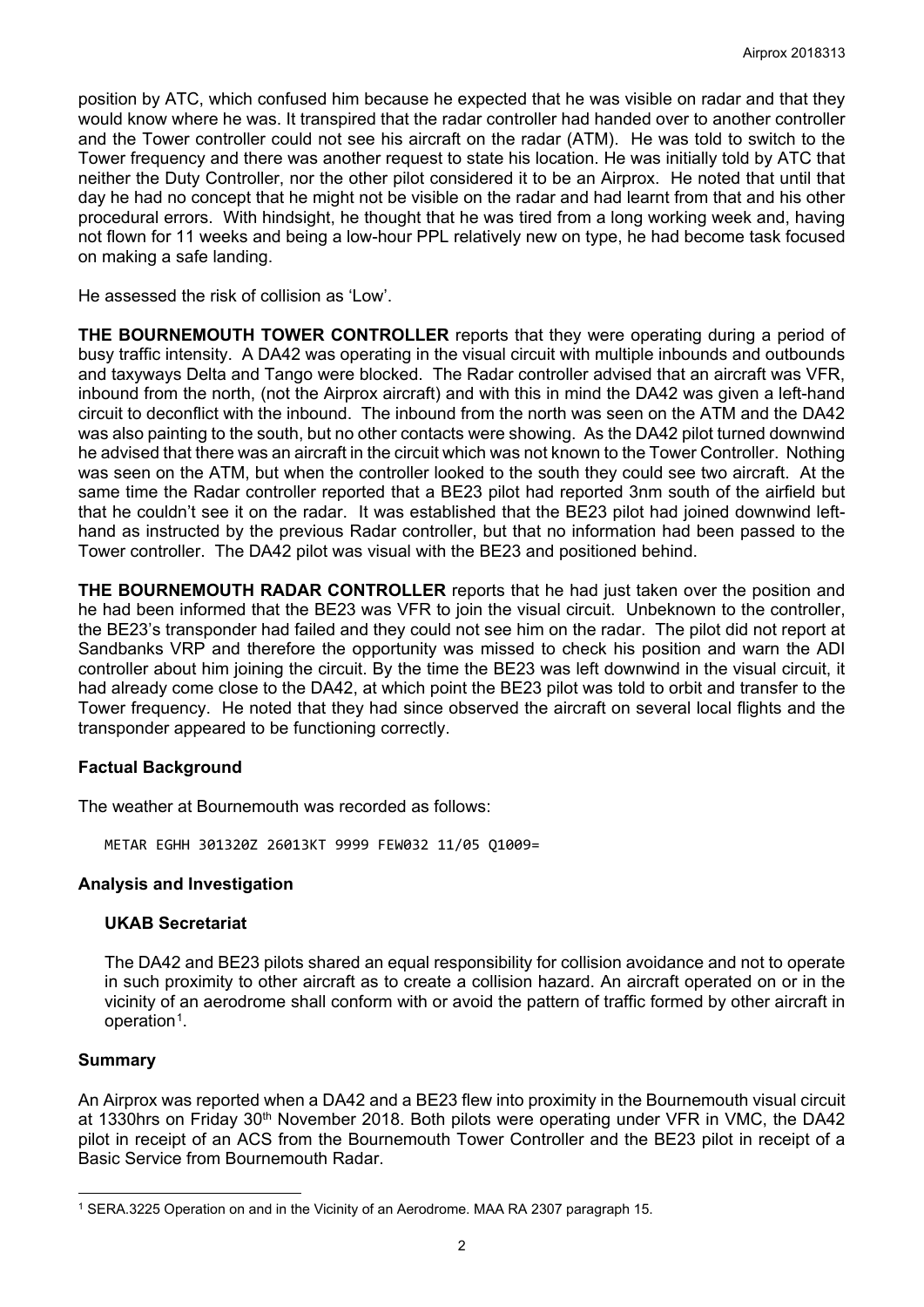## **PART B: SUMMARY OF THE BOARD'S DISCUSSIONS**

Information available consisted of reports from both pilots, radar photographs/video recordings, reports from the air traffic controllers involved and reports from the appropriate ATC and operating authorities.

The Board first looked at the actions of the DA42 pilot. He was in the visual circuit and did not expect to see another aircraft appear in close proximity. The BE23 pilot had not called on the Tower frequency, nor had ATC given him any information on the BE23 joining, so he had no situational awareness prior to the Airprox. Other than acting as a salutary reminder of the need to maintain a robust lookout in the visual circuit, especially when flying in the vicinity of points where other (perhaps radio fail) aircraft might be joining, the Board agreed that there was little else the DA42 pilot could have done to prevent the incident from occurring.

For his part, members thought that the BE23 pilot should have realised where he was in relation to joining the circuit and, even if he had forgotten to call at Sandbanks VRP, they were surprised that at no point did he think to ask to switch to the Tower frequency as he approached the visual circuit. Moreover, although a self-confessed low-hours pilot, once approaching the circuit, he should have realised that he hadn't received proper joining instructions, including the circuit state, and that he should have been looking out for the circuit traffic as he integrated and joined. In this respect, members agreed with his comments that he had likely become task focused, concentrating on joining the circuit to land at the expense of the peripheral but vital tasks such as calling ATC and maintaining a robust lookout. All of which was compounded by his transponder failure which meant that ATC were not cued to his location and therefore did not assimilate that he was closer to the airfield than they thought.

Turning to Bournemouth ATC, the Board were disappointed that Bournemouth had not provided a fuller investigation into the incident and would have liked to have seen a report from both radar controllers, with Bournemouth radar recordings if available. Focusing on the role that ATC had to play on the day, controlling members were surprised that even with a transponder failure the BE23 did not show up on the primary radar. [UKAB note: a conversation with Bournemouth SATCO has indicated that the issue may be a fault with the Bournemouth Radar, rather than the BE23; the issue is being investigated.] Furthermore, noting that the call at Sandbanks VRP was not forthcoming from the BE23 pilot, they thought that it was unfortunate that the controllers had handed over the radar position when they did because the out-going controller may have wondered about the whereabouts of the BE23 given the delay between calls, whilst the in-coming controller was less aware of the time that had elapsed since the BE23 pilot's first call. Controller members wondered how robust the handover had been in respect of the BE23s intentions and expected track but, even without the radar displaying the aircraft, they pointed out that the flight progress strip in front of the incoming radar controller should have served as a reminder as to the BE23's presence and intentions to join the visual circuit. Once the BE23 pilot had called downwind on the radar frequency, controller members noted that the controller had told him to orbit. Whilst the situation of the BE23 being in the visual circuit without a clearance was now far from ideal, members wondered about the logic of asking him to orbit, given that the controller didn't know what other traffic was in the visual circuit. There was a risk that the radar controller might have made matters worse and, indeed, this had transpired because the DA42 had had to take swift action to avoid the now orbiting BE23. Whilst acknowledging that perhaps the controller didn't really believe that the aircraft could be downwind and might still be approaching to join, members thought that a liaison call to the Tower controller would have been a better initial option.

In determining the cause of the Airprox, the Board quickly agreed that the primary cause was that the BE23 pilot had not integrated with the DA42 in the circuit. However, they also agreed that there were a number of contributory factors: the BE23 pilot did not report at Sandbanks VRP; the BE23 pilot was task focused on flying the aircraft; the BE23 transponder was unserviceable; and there was a lack of situational awareness and coordination from the Bournemouth Radar controller. When assessing the risk, the Board agreed although the DA42 pilot had seen the BE23 just before CPA on the first encounter, the BE23 pilot had not seen the DA42 at all and neither pilot had taken any avoiding action. Accordingly, they agreed that providence had played a major part and they therefore determined that there had been a serious risk of collision; risk Category A.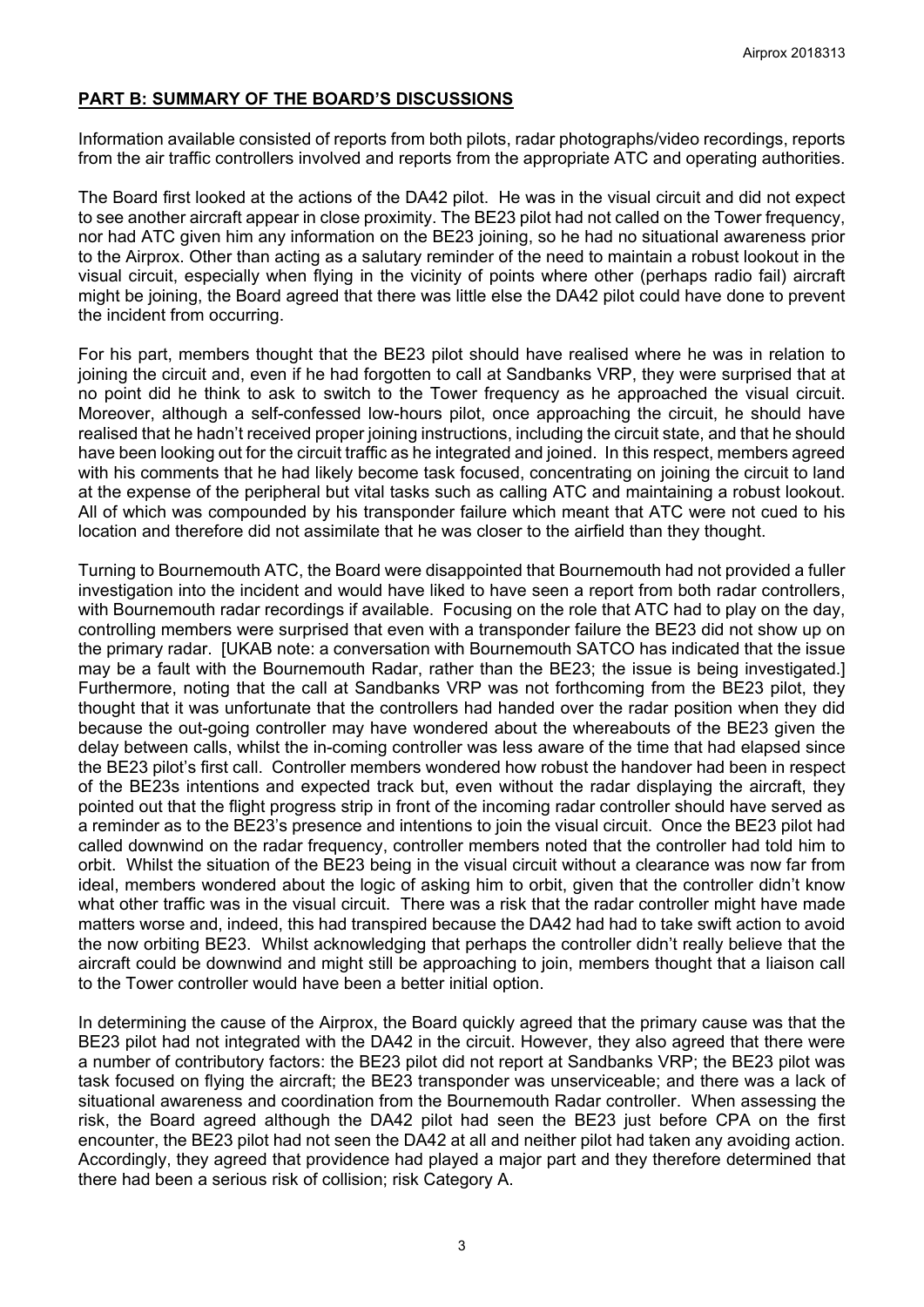# **PART C: ASSESSMENT OF CAUSE AND RISK**

| Cause:                       | The Beech pilot did not integrate with the DA42 in the circuit.         |
|------------------------------|-------------------------------------------------------------------------|
| <b>Contributory Factors:</b> | 1. The Beech pilot did not report at Sandbanks VRP.                     |
|                              | 2. The Beech pilot was task focused on flying the aircraft.             |
|                              | 3. The Beech transponder was unserviceable.                             |
|                              | 4. A lack of SA and coordination from the Bournemouth Radar controller. |
| Degree of Risk:              | Α.                                                                      |

### Safety Barrier Assessment<sup>[2](#page-3-0)</sup>

In assessing the effectiveness of the safety barriers associated with this incident, the Board concluded that the key factors had been that:

### **ANSP:**

**Situational Awareness and Action** were assessed as **ineffective** because the Bournemouth Radar and Tower Controllers were not aware that the BE23 had flown into the visual circuit.

### **Flight Crew:**

**Regulations, Processes, Procedures, Instructions and Compliance** were assessed as **ineffective** because although the BE23 pilot flew the join procedure he had been given, he did not call at the Sandbanks VRP; and he could not integrate with the DA42 because he did not know of its presence.

**Situational Awareness and Action** were assessed as **partially effective** because although the BE23 pilot knew he was approaching the visual circuit, he joined without contacting the Tower frequency and therefore did not know about the DA42 that he should have integrated with.

### **Warning System Operation and Compliance** were assessed as **ineffective** because the PCAS

on the BE23 did not **Airprox Barrier Assessment: 2018313-**Within Controlled Airspace alert (potentially due to **Functionality** the DA42 SSR antenna Functionality **Effectiveness** Availability **Availability** being blanked from the 0% 5% 10% 15% 20% Barrier WeightingPCAS with the DA42 **Barrier** being below the BE23 Regulations, Processes, Procedures & Compliance  $\bullet$ Ċ as they approached Manning & Equipment  $\overline{\bigcirc}$  $\bigcirc$ Manning<br>  $\frac{6}{5}$ <br>
Situations<br>
Warning<br>
Regulation<br>
Tactical F<br>
Situations<br>
The Situations<br>
See & Aw<br> **Key:**<br> **Effectiveness** Situational Awareness & Action CPA), and the TAS on  $\bullet$  $\bullet$ Warning System Operation & Compliance  $\bullet$  $\bullet$ the DA42 could not Regulations, Processes, Procedures, Instructions & Compliance  $\circ$ alert due to the failure Tactical Planning  $\bigcirc$  $\bigcap$ Flight Crew of the BE23's O  $\bigcirc$ Situational Awareness & Action transponder. Warning System Operation & Compliance  $\bigcirc$  $\bullet$ See & Avoid  $\overline{\bigcirc}$  $\bullet$ **See and Avoid** were **Key:** assessed as **Availability O** Fully Available **O** Partially Available **O** Not Available **O** Not Present **Functionality C** Fully Functional C Partially Functional C Non Functional C Present but Not Used, or N/A Effective **Partially Effective Ineffective Not present Not Used** 

<span id="page-3-0"></span> $\overline{a}$ <sup>2</sup> The UK Airprox Board scheme for assessing the Availability, Functionality and Effectiveness of safety barriers can be found on the [UKAB Website.](http://www.airproxboard.org.uk/Learn-more/Airprox-Barrier-Assessment/)